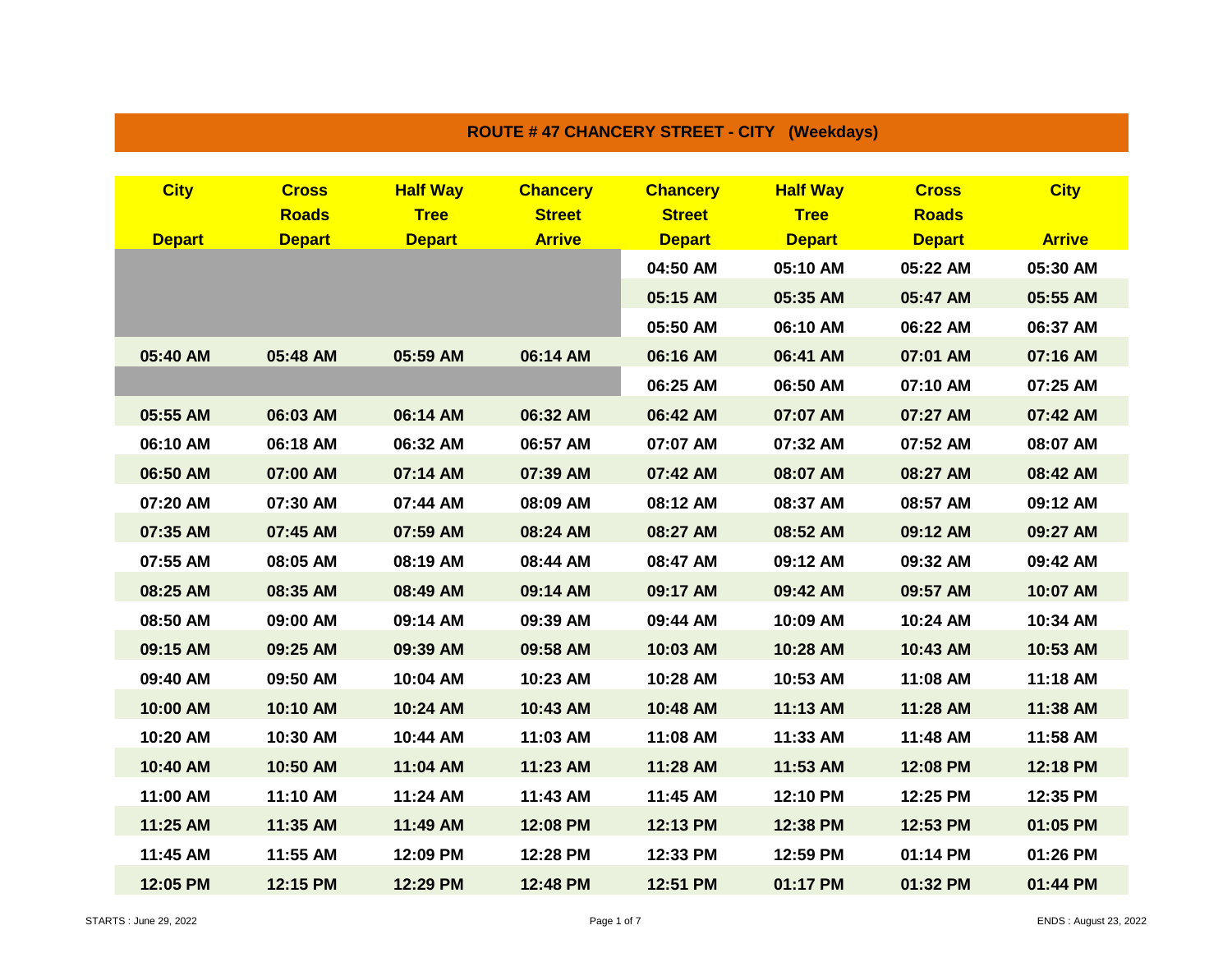| 12:25 PM                                            | 12:35 PM     | 12:49 PM        | 01:11 PM        | 01:16 PM        | 01:42 PM        | 01:57 PM     | 02:09 PM    |  |
|-----------------------------------------------------|--------------|-----------------|-----------------|-----------------|-----------------|--------------|-------------|--|
| 12:45 PM                                            | 12:55 PM     | 01:09 PM        | 01:31 PM        | 01:36 PM        | 02:02 PM        | 02:17 PM     | 02:29 PM    |  |
| 01:10 PM                                            | 01:20 PM     | 01:34 PM        | 01:56 PM        | 02:02 PM        | 02:28 PM        | 02:43 PM     | 02:55 PM    |  |
| 01:30 PM                                            | 01:40 PM     | 01:54 PM        | 02:16 PM        | 02:26 PM        | 02:52 PM        | 03:07 PM     | 03:19 PM    |  |
| 01:50 PM                                            | 02:00 PM     | 02:14 PM        | 02:36 PM        | 02:41 PM        | 03:07 PM        | 03:22 PM     | 03:34 PM    |  |
| 02:15 PM                                            | 02:25 PM     | 02:39 PM        | 03:01 PM        | 03:06 PM        | 03:33 PM        | 03:48 PM     | 04:00 PM    |  |
| 02:40 PM                                            | 02:50 PM     | 03:04 PM        | 03:34 PM        | 03:39 PM        | 04:06 PM        | 04:21 PM     | 04:33 PM    |  |
| 03:05 PM                                            | 03:15 PM     | 03:29 PM        | 04:01 PM        | 04:06 PM        | 04:33 PM        | 04:48 PM     | 05:00 PM    |  |
| 03:30 PM                                            | 03:40 PM     | 03:54 PM        | 04:32 PM        | 04:35 PM        | 05:02 PM        | 05:17 PM     | 05:29 PM    |  |
| 03:45 PM                                            | 03:55 PM     | 04:09 PM        | 04:54 PM        | 04:59 PM        | 05:26 PM        | 05:41 PM     | 05:53 PM    |  |
| 04:10 PM                                            | 04:20 PM     | 04:34 PM        | 05:19 PM        | 05:24 PM        | 05:51 PM        | 06:06 PM     | 06:18 PM    |  |
| 04:35 PM                                            | 04:45 PM     | 04:59 PM        | 05:44 PM        | 05:49 PM        | 06:16 PM        | 06:31 PM     | 06:43 PM    |  |
| 05:00 PM                                            | 05:10 PM     | 05:24 PM        | 06:09 PM        | 06:14 PM        | 06:41 PM        | 06:56 PM     | 07:08 PM    |  |
| 05:30 PM                                            | 05:40 PM     | 05:54 PM        | 06:39 PM        | 06:41 PM        | 07:08 PM        | 07:20 PM     | 07:30 PM    |  |
| 06:00 PM                                            | 06:10 PM     | 06:24 PM        | 07:09 PM        | 07:14 PM        | 07:35 PM        | 07:47 PM     | 07:57 PM    |  |
| 06:25 PM                                            | 06:35 PM     | 06:49 PM        | 07:34 PM        | 07:39 PM        | 08:00 PM        | 08:12 PM     | 08:22 PM    |  |
| 06:50 PM                                            | 07:00 PM     | 07:14 PM        | 07:34 PM        | 07:39 PM        | 08:00 PM        | 08:12 PM     | 08:22 PM    |  |
| 07:25 PM                                            | 07:35 PM     | 07:47 PM        | 08:07 PM        | 08:24 PM        | 08:45 PM        | 08:57 PM     | 09:07 PM    |  |
| 08:00 PM                                            | 08:10 PM     | 08:22 PM        | 08:42 PM        | 09:00 PM        | 09:21 PM        | 09:33 PM     | 09:43 PM    |  |
| 08:30 PM                                            | 08:40 PM     | 08:52 PM        | 09:12 PM        |                 |                 |              |             |  |
| 09:00 PM                                            | 09:10 PM     | 09:22 PM        | 09:42 PM        |                 |                 |              |             |  |
| <b>ROUTE #47 CHANCERY STREET - CITY (Saturdays)</b> |              |                 |                 |                 |                 |              |             |  |
|                                                     |              |                 |                 |                 |                 |              |             |  |
| <b>City</b>                                         | <b>Cross</b> | <b>Half Way</b> | <b>Chancery</b> | <b>Chancery</b> | <b>Half Way</b> | <b>Cross</b> | <b>City</b> |  |
|                                                     | <b>Roads</b> | <b>Tree</b>     | <b>Street</b>   | <b>Street</b>   | <b>Tree</b>     | <b>Roads</b> |             |  |

| City          | <b>Cross</b>  | <b>Half Wav</b> | <b>Chancery</b> | <b>Chancery</b> | <b>Half Wav</b> | <b>Cross</b>  | <b>City</b>   |
|---------------|---------------|-----------------|-----------------|-----------------|-----------------|---------------|---------------|
|               | <b>Roads</b>  | <b>Tree</b>     | <b>Street</b>   | <b>Street</b>   | <b>Tree</b>     | <b>Roads</b>  |               |
| <b>Depart</b> | <b>Depart</b> | <b>Depart</b>   | <b>Arrive</b>   | <b>Depart</b>   | <b>Depart</b>   | <b>Depart</b> | <b>Arrive</b> |
|               |               |                 |                 | 05:20 AM        | 05:45 AM        | 06:03 AM      | 06:18 AM      |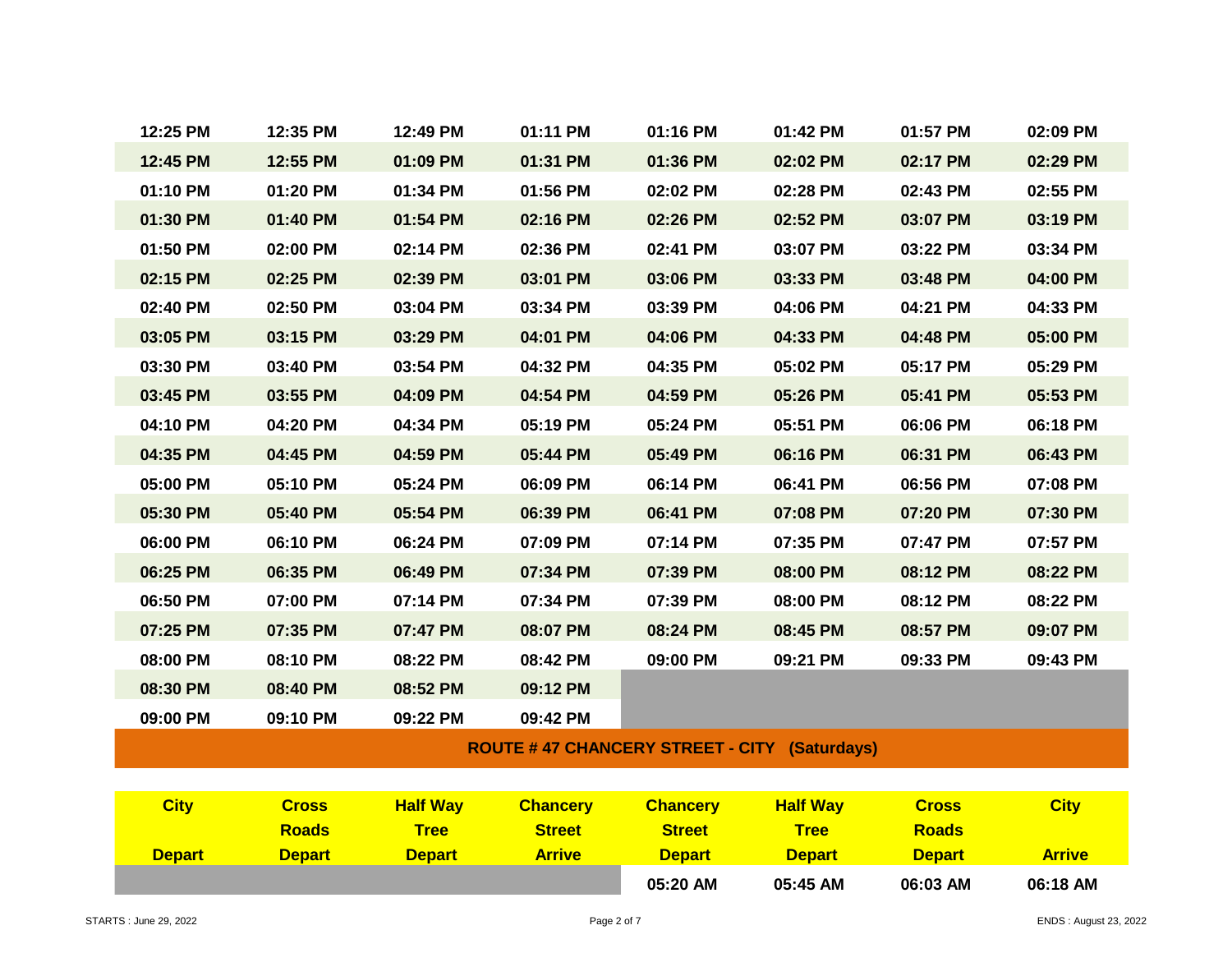| 05:30 AM | 05:45 AM | 05:45 AM | 06:10 AM | 06:15 AM | 06:40 AM | 06:58 AM | 07:13 AM |
|----------|----------|----------|----------|----------|----------|----------|----------|
| 06:00 AM | 06:15 AM | 06:15 AM | 06:40 AM | 06:45 AM | 07:10 AM | 07:28 AM | 07:43 AM |
| 06:30 AM | 06:45 AM | 06:45 AM | 07:10 AM | 07:15 AM | 07:40 AM | 07:58 AM | 08:13 AM |
| 07:00 AM | 07:15 AM | 07:30 AM | 07:55 AM | 08:00 AM | 08:25 AM | 08:43 AM | 08:58 AM |
| 07:20 AM | 07:35 AM | 07:35 AM | 08:00 AM | 08:05 AM | 08:30 AM | 08:48 AM | 09:03 AM |
| 07:50 AM | 08:05 AM | 08:05 AM | 08:30 AM | 08:35 AM | 09:00 AM | 09:18 AM | 09:33 AM |
| 08:25 AM | 08:40 AM | 08:40 AM | 09:05 AM | 09:10 AM | 09:35 AM | 09:53 AM | 10:08 AM |
| 09:00 AM | 09:15 AM | 09:15 AM | 09:40 AM | 09:45 AM | 10:10 AM | 10:28 AM | 10:43 AM |
| 09:26 AM | 09:41 AM | 09:41 AM | 10:06 AM | 10:11 AM | 10:36 AM | 10:54 AM | 11:09 AM |
| 09:53 AM | 10:08 AM | 10:08 AM | 10:33 AM | 10:38 AM | 11:03 AM | 11:21 AM | 11:36 AM |
| 10:20 AM | 10:35 AM | 10:35 AM | 11:00 AM | 11:05 AM | 11:30 AM | 11:48 AM | 12:03 PM |
| 10:47 AM | 11:02 AM | 11:02 AM | 11:27 AM | 11:32 AM | 11:57 AM | 12:15 PM | 12:30 PM |
| 11:14 AM | 11:29 AM | 11:29 AM | 11:54 AM | 11:59 AM | 12:24 PM | 12:42 PM | 12:57 PM |
| 11:41 AM | 11:56 AM | 11:56 AM | 12:21 PM | 12:26 PM | 12:51 PM | 01:09 PM | 01:24 PM |
| 12:08 PM | 12:23 PM | 12:23 PM | 12:48 PM | 12:53 PM | 01:18 PM | 01:36 PM | 01:51 PM |
| 12:35 PM | 12:50 PM | 12:50 PM | 01:15 PM | 01:20 PM | 01:45 PM | 02:03 PM | 02:18 PM |
| 01:02 PM | 01:17 PM | 01:17 PM | 01:42 PM | 01:47 PM | 02:12 PM | 02:30 PM | 02:45 PM |
| 01:29 PM | 01:44 PM | 01:44 PM | 02:09 PM | 02:14 PM | 02:39 PM | 02:57 PM | 03:12 PM |
| 01:56 PM | 02:11 PM | 02:11 PM | 02:36 PM | 02:41 PM | 03:06 PM | 03:24 PM | 03:39 PM |
| 02:23 PM | 02:38 PM | 02:38 PM | 03:03 PM | 03:08 PM | 03:33 PM | 03:51 PM | 04:06 PM |
| 02:50 PM | 03:05 PM | 03:05 PM | 03:30 PM | 03:35 PM | 04:00 PM | 04:18 PM | 04:33 PM |
| 03:17 PM | 03:32 PM | 03:32 PM | 03:57 PM | 04:02 PM | 04:27 PM | 04:45 PM | 05:00 PM |
| 03:44 PM | 03:59 PM | 03:59 PM | 04:24 PM | 04:29 PM | 04:54 PM | 05:12 PM | 05:27 PM |
| 04:11 PM | 04:26 PM | 04:26 PM | 04:51 PM | 04:56 PM | 05:21 PM | 05:39 PM | 05:54 PM |
| 04:38 PM | 04:53 PM | 04:53 PM | 05:18 PM | 05:23 PM | 05:48 PM | 06:06 PM | 06:21 PM |
| 05:05 PM | 05:20 PM | 05:20 PM | 05:45 PM | 05:50 PM | 06:15 PM | 06:33 PM | 06:48 PM |
| 05:32 PM | 05:47 PM | 05:47 PM | 06:12 PM | 06:17 PM | 06:42 PM | 07:00 PM | 07:15 PM |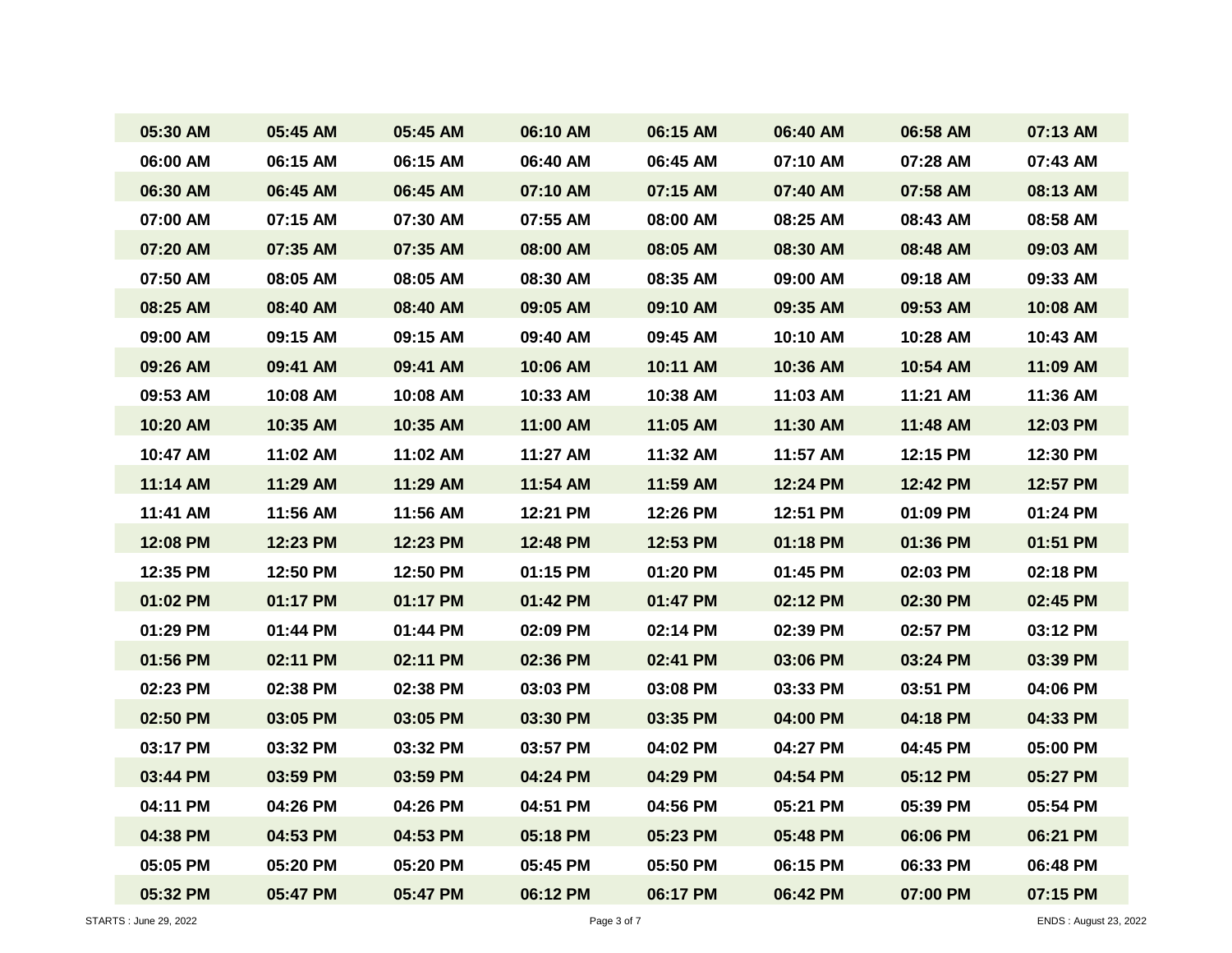| 05:59 PM                                             | 06:14 PM | 06:14 PM | 06:39 PM | 06:44 PM | 07:09 PM | $07:27$ PM | 07:42 PM |  |
|------------------------------------------------------|----------|----------|----------|----------|----------|------------|----------|--|
| 06:26 PM                                             | 06:41 PM | 06:41 PM | 07:06 PM | 07:11 PM | 07:36 PM | 07:54 PM   | 08:09 PM |  |
| 06:53 PM                                             | 07:08 PM | 07:08 PM | 07:33 PM | 07:38 PM | 08:03 PM | 08:21 PM   | 08:36 PM |  |
| 07:20 PM                                             | 07:35 PM | 07:35 PM | 08:00 PM | 08:05 PM | 08:30 PM | 08:48 PM   | 09:03 PM |  |
| 07:47 PM                                             | 08:02 PM | 08:02 PM | 08:27 PM | 08:30 PM | 08:55 PM | 09:13 PM   | 09:28 PM |  |
| 08:14 PM                                             | 08:29 PM | 08:29 PM | 08:54 PM | 09:00 PM | 09:25 PM | 09:43 PM   | 09:58 PM |  |
| 08:50 PM                                             | 09:05 PM | 09:05 PM | 09:30 PM |          |          |            |          |  |
| 09:30 PM                                             | 09:45 PM | 09:45 PM | 10:10 PM |          |          |            |          |  |
| <b>ROUTE #47 CHANCERY STREET - CITY</b><br>(Sundays) |          |          |          |          |          |            |          |  |

| <b>City</b>   | <b>Cross</b><br><b>Roads</b> | <b>Half Way</b><br><b>Tree</b> | <b>Chancery</b><br><b>Street</b> | <b>Chancery</b><br><b>Street</b> | <b>Half Way</b><br><b>Tree</b> | <b>Cross</b><br><b>Roads</b> | <b>City</b>   |
|---------------|------------------------------|--------------------------------|----------------------------------|----------------------------------|--------------------------------|------------------------------|---------------|
| <b>Depart</b> | <b>Depart</b>                | <b>Depart</b>                  | <b>Arrive</b>                    | <b>Depart</b>                    | <b>Depart</b>                  | <b>Depart</b>                | <b>Arrive</b> |
|               |                              |                                |                                  | 05:30 AM                         | 05:45 AM                       | 05:57 AM                     | 06:05 AM      |
|               |                              |                                |                                  | 06:00 AM                         | 06:15 AM                       | 06:27 AM                     | 06:35 AM      |
| 05:45 AM      | 05:53 AM                     | 06:04 AM                       | 06:19 AM                         | 06:24 AM                         | 06:39 AM                       | 06:54 AM                     | 07:04 AM      |
| 06:15 AM      | 06:23 AM                     | 06:34 AM                       | 06:52 AM                         | 06:55 AM                         | 07:10 AM                       | 07:25 AM                     | 07:35 AM      |
| 06:45 AM      | 06:55 AM                     | 07:07 AM                       | 07:25 AM                         | 07:28 AM                         | 07:43 AM                       | 07:58 AM                     | 08:08 AM      |
| 07:15 AM      | 07:25 AM                     | 07:37 AM                       | 07:55 AM                         | 07:58 AM                         | 08:13 AM                       | 08:28 AM                     | 08:38 AM      |
| 07:45 AM      | 07:55 AM                     | 08:07 AM                       | 08:25 AM                         | 08:28 AM                         | 08:43 AM                       | 08:58 AM                     | 09:08 AM      |
| 08:15 AM      | 08:25 AM                     | 08:37 AM                       | 08:55 AM                         | 08:58 AM                         | 09:13 AM                       | 09:28 AM                     | 09:38 AM      |
| 08:45 AM      | 08:55 AM                     | 09:07 AM                       | 09:25 AM                         | 09:28 AM                         | 09:43 AM                       | 09:58 AM                     | 10:08 AM      |
| 09:15 AM      | 09:25 AM                     | 09:37 AM                       | 09:55 AM                         | 10:00 AM                         | 10:18 AM                       | 10:33 AM                     | 10:43 AM      |
| 09:45 AM      | 09:55 AM                     | 10:07 AM                       | 10:25 AM                         | 10:30 AM                         | 10:48 AM                       | 11:03 AM                     | 11:13 AM      |
| 10:15 AM      | 10:25 AM                     | 10:37 AM                       | 10:55 AM                         | 11:00 AM                         | 11:18 AM                       | 11:33 AM                     | 11:43 AM      |
| 10:45 AM      | 10:55 AM                     | 11:07 AM                       | 11:25 AM                         | 11:30 AM                         | 11:48 AM                       | 12:03 PM                     | 12:13 PM      |
| 11:15 AM      | 11:25 AM                     | 11:37 AM                       | 11:55 AM                         | 12:00 PM                         | 12:18 PM                       | 12:33 PM                     | 12:43 PM      |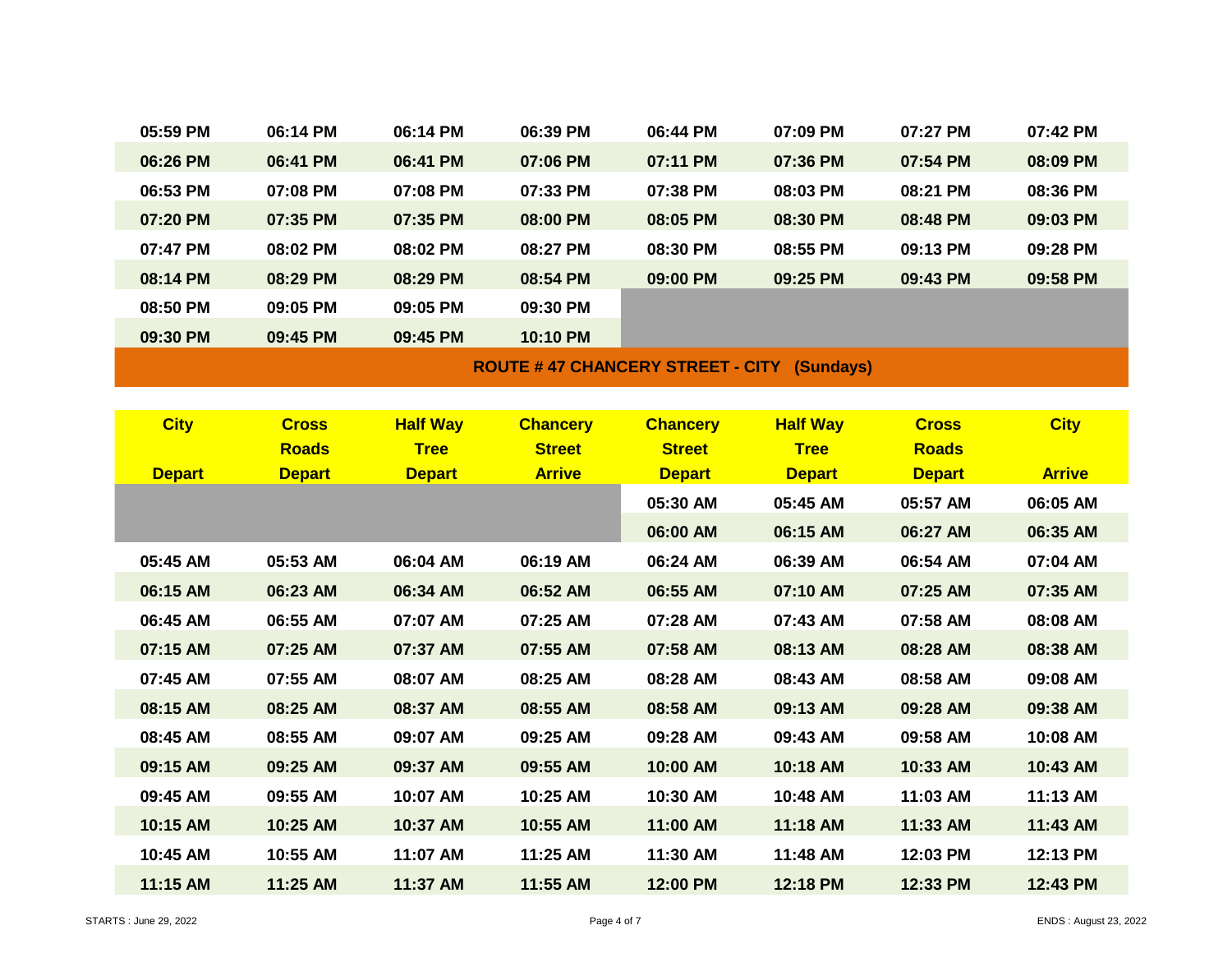| 11:45 AM                                                  | 11:55 AM | 12:07 PM | 12:25 PM | 12:30 PM | 12:48 PM | 01:03 PM | 01:13 PM |  |  |
|-----------------------------------------------------------|----------|----------|----------|----------|----------|----------|----------|--|--|
| 12:15 PM                                                  | 12:25 PM | 12:37 PM | 12:55 PM | 01:00 PM | 01:18 PM | 01:33 PM | 01:43 PM |  |  |
| 12:45 PM                                                  | 12:55 PM | 01:07 PM | 01:25 PM | 01:30 PM | 01:48 PM | 02:03 PM | 02:13 PM |  |  |
| 01:15 PM                                                  | 01:25 PM | 01:37 PM | 01:52 PM | 01:57 PM | 02:15 PM | 02:30 PM | 02:40 PM |  |  |
| 01:45 PM                                                  | 01:55 PM | 02:07 PM | 02:25 PM | 02:30 PM | 02:48 PM | 03:03 PM | 03:13 PM |  |  |
| 02:15 PM                                                  | 02:25 PM | 02:37 PM | 02:55 PM | 03:00 PM | 03:18 PM | 03:33 PM | 03:43 PM |  |  |
| 02:45 PM                                                  | 02:55 PM | 03:07 PM | 03:25 PM | 03:30 PM | 03:45 PM | 04:00 PM | 04:10 PM |  |  |
| 03:15 PM                                                  | 03:25 PM | 03:37 PM | 03:55 PM | 04:00 PM | 04:15 PM | 04:30 PM | 04:40 PM |  |  |
| 03:45 PM                                                  | 03:55 PM | 04:07 PM | 04:25 PM | 04:30 PM | 04:45 PM | 05:00 PM | 05:10 PM |  |  |
| 04:15 PM                                                  | 04:25 PM | 04:37 PM | 04:55 PM | 05:00 PM | 05:15 PM | 05:30 PM | 05:40 PM |  |  |
| 04:45 PM                                                  | 04:55 PM | 05:07 PM | 05:25 PM | 05:30 PM | 05:45 PM | 06:00 PM | 06:10 PM |  |  |
| 05:15 PM                                                  | 05:25 PM | 05:37 PM | 05:55 PM | 06:00 PM | 06:15 PM | 06:30 PM | 06:40 PM |  |  |
| 05:45 PM                                                  | 05:55 PM | 06:07 PM | 06:25 PM | 06:30 PM | 06:45 PM | 07:00 PM | 07:10 PM |  |  |
| 06:15 PM                                                  | 06:25 PM | 06:37 PM | 06:55 PM | 07:00 PM | 07:15 PM | 07:27 PM | 07:37 PM |  |  |
| 06:45 PM                                                  | 06:55 PM | 07:07 PM | 07:24 PM | 07:29 PM | 07:44 PM | 07:56 PM | 08:06 PM |  |  |
| 07:15 PM                                                  | 07:25 PM | 07:37 PM | 07:54 PM | 07:59 PM | 08:14 PM | 08:26 PM | 08:36 PM |  |  |
| 07:45 PM                                                  | 07:55 PM | 08:07 PM | 08:24 PM | 08:29 PM | 08:44 PM | 08:56 PM | 09:06 PM |  |  |
| 08:15 PM                                                  | 08:25 PM | 08:37 PM | 08:54 PM | 08:59 PM | 09:14 PM | 09:26 PM | 09:36 PM |  |  |
| 08:45 PM                                                  | 08:55 PM | 09:07 PM | 09:24 PM | 09:30 PM | 09:45 PM | 09:57 PM | 10:07 PM |  |  |
| <b>ROUTE #47 CHANCERY STREET - CITY (PUBLIC HOLIDAYS)</b> |          |          |          |          |          |          |          |  |  |

| <b>City</b>   | <b>Cross</b>  | <b>Half Way</b> | <b>Chancery</b> | <b>Chancery</b> | <b>Half Way</b> | <b>Cross</b>  | <b>City</b>   |
|---------------|---------------|-----------------|-----------------|-----------------|-----------------|---------------|---------------|
|               | <b>Roads</b>  | <b>Tree</b>     | <b>Street</b>   | <b>Street</b>   | <b>Tree</b>     | <b>Roads</b>  |               |
| <b>Depart</b> | <b>Depart</b> | <b>Depart</b>   | <b>Arrive</b>   | <b>Depart</b>   | <b>Depart</b>   | <b>Depart</b> | <b>Arrive</b> |
|               |               |                 |                 | 05:30 AM        | 05:45 AM        | 05:57 AM      | 06:05 AM      |
|               |               |                 |                 | 06:00 AM        | 06:15 AM        | 06:27 AM      | 06:35 AM      |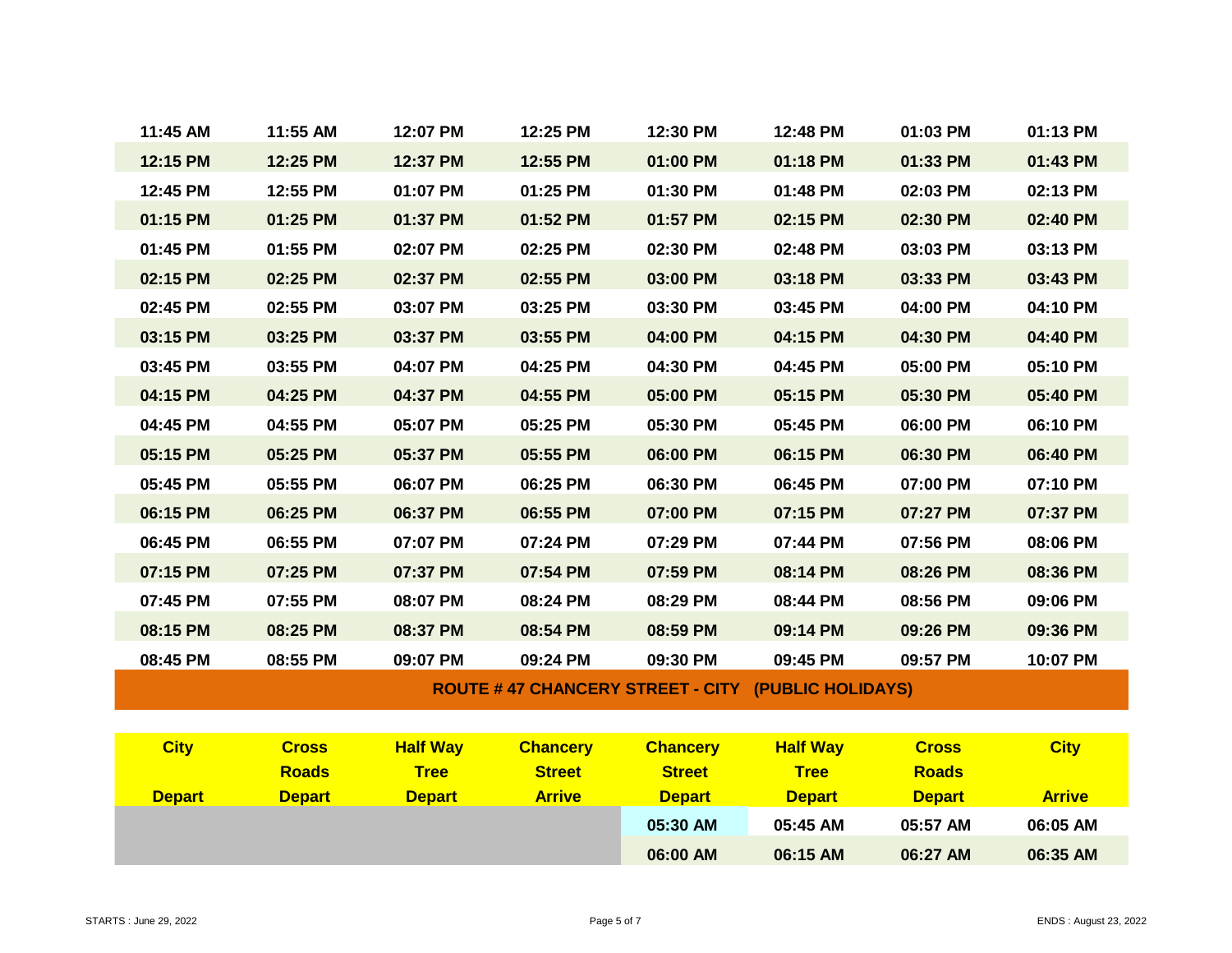| 05:45 AM | 05:53 AM | 06:04 AM | 06:19 AM | 06:24 AM | 06:39 AM | 06:54 AM | 07:04 AM |
|----------|----------|----------|----------|----------|----------|----------|----------|
| 06:15 AM | 06:23 AM | 06:34 AM | 06:52 AM | 06:55 AM | 07:10 AM | 07:25 AM | 07:35 AM |
| 06:45 AM | 06:55 AM | 07:07 AM | 07:25 AM | 07:28 AM | 07:43 AM | 07:58 AM | 08:08 AM |
| 07:15 AM | 07:25 AM | 07:37 AM | 07:55 AM | 07:58 AM | 08:13 AM | 08:28 AM | 08:38 AM |
| 07:45 AM | 07:55 AM | 08:07 AM | 08:25 AM | 08:28 AM | 08:43 AM | 08:58 AM | 09:08 AM |
| 08:15 AM | 08:25 AM | 08:37 AM | 08:55 AM | 08:58 AM | 09:13 AM | 09:28 AM | 09:38 AM |
| 08:45 AM | 08:55 AM | 09:07 AM | 09:25 AM | 09:28 AM | 09:43 AM | 09:58 AM | 10:08 AM |
| 09:15 AM | 09:25 AM | 09:37 AM | 09:55 AM | 10:00 AM | 10:18 AM | 10:33 AM | 10:43 AM |
| 09:45 AM | 09:55 AM | 10:07 AM | 10:25 AM | 10:30 AM | 10:48 AM | 11:03 AM | 11:13 AM |
| 10:15 AM | 10:25 AM | 10:37 AM | 10:55 AM | 11:00 AM | 11:18 AM | 11:33 AM | 11:43 AM |
| 10:45 AM | 10:55 AM | 11:07 AM | 11:25 AM | 11:30 AM | 11:48 AM | 12:03 PM | 12:13 PM |
| 11:15 AM | 11:25 AM | 11:37 AM | 11:55 AM | 12:00 PM | 12:18 PM | 12:33 PM | 12:43 PM |
| 11:45 AM | 11:55 AM | 12:07 PM | 12:25 PM | 12:30 PM | 12:48 PM | 01:03 PM | 01:13 PM |
| 12:15 PM | 12:25 PM | 12:37 PM | 12:55 PM | 01:00 PM | 01:18 PM | 01:33 PM | 01:43 PM |
| 12:45 PM | 12:55 PM | 01:07 PM | 01:25 PM | 01:30 PM | 01:48 PM | 02:03 PM | 02:13 PM |
| 01:15 PM | 01:25 PM | 01:37 PM | 01:52 PM | 01:57 PM | 02:15 PM | 02:30 PM | 02:40 PM |
| 01:45 PM | 01:55 PM | 02:07 PM | 02:25 PM | 02:30 PM | 02:48 PM | 03:03 PM | 03:13 PM |
| 02:15 PM | 02:25 PM | 02:37 PM | 02:55 PM | 03:00 PM | 03:18 PM | 03:33 PM | 03:43 PM |
| 02:45 PM | 02:55 PM | 03:07 PM | 03:25 PM | 03:30 PM | 03:45 PM | 04:00 PM | 04:10 PM |
| 03:15 PM | 03:25 PM | 03:37 PM | 03:55 PM | 04:00 PM | 04:15 PM | 04:30 PM | 04:40 PM |
| 03:45 PM | 03:55 PM | 04:07 PM | 04:25 PM | 04:30 PM | 04:45 PM | 05:00 PM | 05:10 PM |
| 04:15 PM | 04:25 PM | 04:37 PM | 04:55 PM | 05:00 PM | 05:15 PM | 05:30 PM | 05:40 PM |
| 04:45 PM | 04:55 PM | 05:07 PM | 05:25 PM | 05:30 PM | 05:45 PM | 06:00 PM | 06:10 PM |
| 05:15 PM | 05:25 PM | 05:37 PM | 05:55 PM | 06:00 PM | 06:15 PM | 06:30 PM | 06:40 PM |